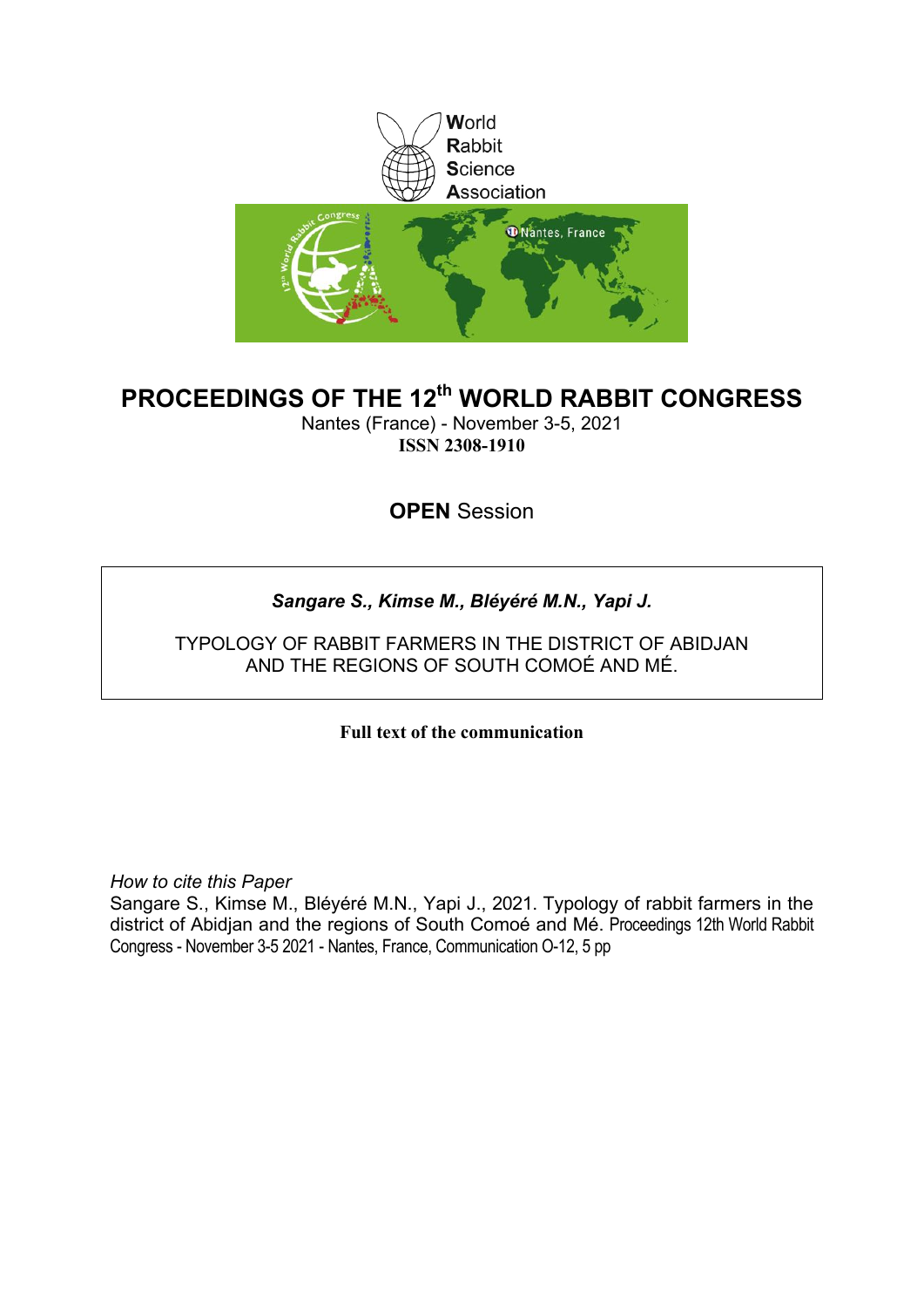# **TYPOLOGY OF RABBIT FARMERS IN THE DISTRICT OF ABIDJAN AND THE REGIONS OF SOUTH COMOÉ AND MÉ**

**Sangare S.<sup>1</sup> \*, Kimse M.<sup>1</sup> , Bléyéré M. N.<sup>2</sup> , Yapi J. N<sup>1</sup>**

<sup>2</sup>Laboratoire of Cytology and animal Biology, Training and Research Unit of Nature Sciences, University Nangui Abrogoua. 02 BP 801 Abidjan 02 Côte d'Ivoire. <sup>2</sup>Laboratory of Physiology, Pharmacology and Phytotherapy, Natural Sciences Research and Training Unit, Nangui Abrogoua University; 02 PO Box 801 Abidjan 02 Côte d'Ivoire.

\* Corresponding author: Sisang89@gmail.com

#### **ABSTRACT**

After a decade of growth, the rabbit industry in Cote d'Ivoire has experienced a slowdown due to the 2010 and 2011 electoral crises. Nevertheless, we are seeing renewed growth in rabbit workshop facilities in recent years. The aim of this work is to draw up a typology of rabbit breeding actors in the Ivory Coast. This characterisation was based on a three-month pre-survey phase from April to June 2017, followed by a two-year survey phase from July 2017 to June 2019. The study involved a survey of 216 rabbit farmers spread across Abidjan District, the South Comoé region and the Mé region. The results showed that the majority of rabbit farmers are nationals (92.4%). All age groups and both sexes are represented in the rabbit farming activity. Nationals have the highest proportion of married and single people with 88.2% and 89.3%. In all localities, the number of farmers who attended school was higher. The results of the survey show that the largest number of rabbit workshops, 51%, were established after 2013. However, rabbit farming remains a secondary activity for most farmers.

**Key words**: Rabbit; Actors; Animal husbandry; Abidjan District; La Me; South Comoe; typology.

# **INTRODUCTION**

Livestock farming in Ivory Coast has experienced a new boom in recent years. Several animal production development programmes, particularly for small-scale livestock production, have been put in place by the authorities with a view to increasing productivity and diversifying animal production (PNIA, 2010; PND, 2015). However, animal production does not cover the animal protein needs of the Ivorian population (PSDEPA, 2014). According to this source, these needs are estimated at 10 kg/inhabitant/year. Very little known and marginalized, rabbit farming can effectively contribute to selfsufficiency in meat products in Côte d'Ivoire (Kimsé et al., 2017a). Rabbit meat is consumed by almost the entire Ivorian population and is not subject to any religious ban. Moreover, rabbit breeding is easy to carry out. Rabbit farming in Côte d'Ivoire is an emerging production sector, with an exponential increase in the number of rabbit farms in Abidjan District between 2000 and 2013 (Kimsé et al., 2017a). Recent work has provided some data on the health and nutrition (Bléyéré et al., 2013; Kimsé, 2009) of animals reared in Côte d'Ivoire. Almost ten years later, it would be appropriate to update the profile of Ivorian rabbit farmers in order *to* identify and find solutions to the problems that could delay the development of this sector. The objective of this work is therefore to draw up a typology of rabbit breeders in Côte d'Ivoire, particularly in the District of Abidjan and the South Comoé and Mé regions.

# **MATERIALS AND METHODS**

#### **Study area**

The study was carried out on rabbit workshops in three localities in Côte d'Ivoire, the district of Abidjan, the Mé region and the South Comoé region (Figure  $1 - \frac{f}{q}$  is missing).

The District of Abidjan covers 2,119 Km² with a population of 4,707,404 inhabitants (RGPH, 2014). It is made up of an urban area (Abidjan) and a peri-urban area (Anyama, Bingerville and Songon).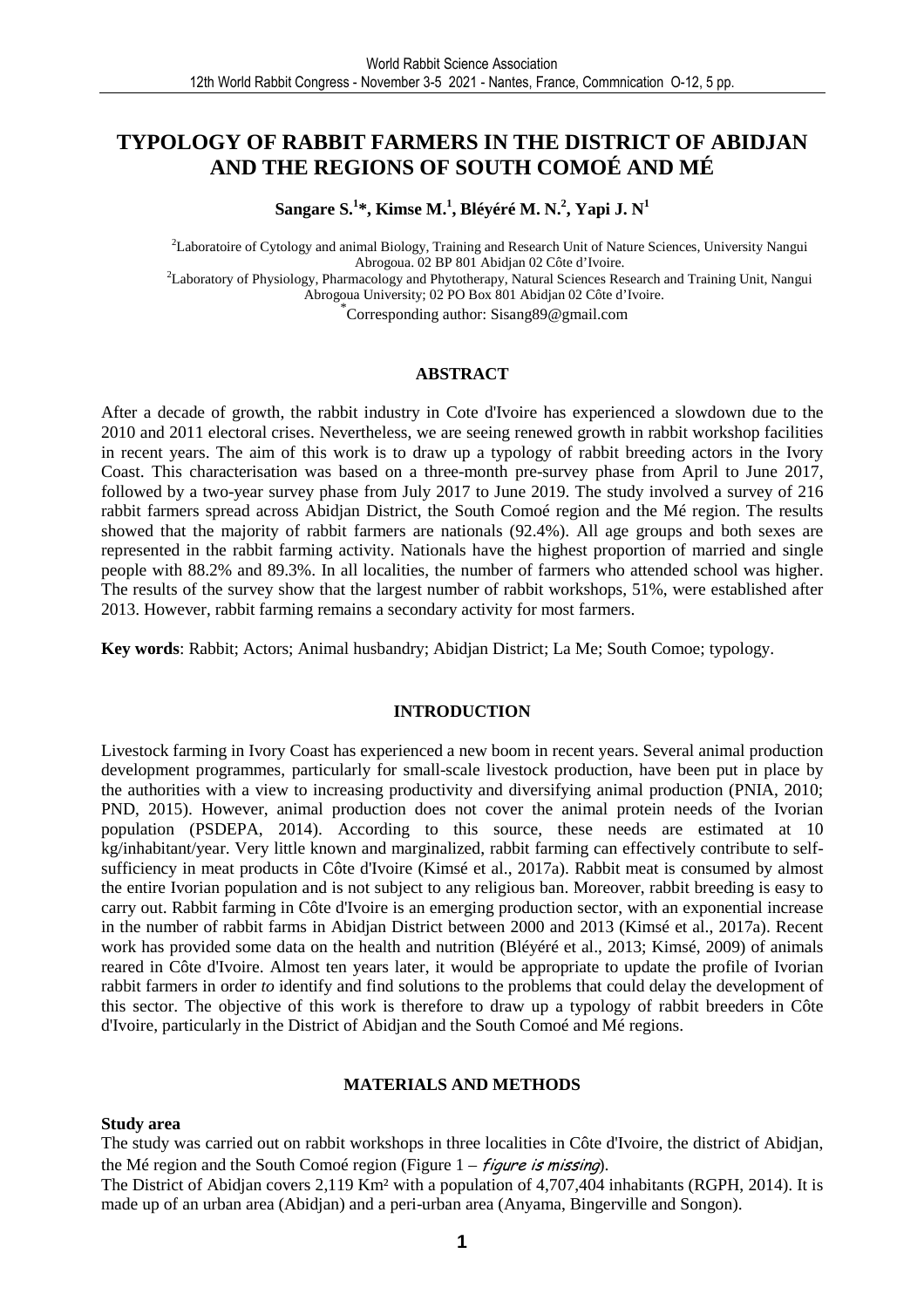The Mé region is located in the southern part of the Ivory Coast. It covers an area of 8237 Km2 with a population of 514,700 inhabitants (RGPH, 2014

The Sud-Comoé region is located in the south-east of Côte d'Ivoire and covers an area of 7278 km2 with a population of 642 620 inhabitants (RGPH, 2014).

# **Method of data collection**

This characterization was based on a three-month pre-survey phase from April to June 2017, followed by a two-year survey phase from July 2017 to June 2019.

The survey sheets were drawn up on the basis of the information collected during the pre-survey phase. These files contained information on the profile of rabbit breeders, in particular sex, marital status, level of education, age, alternative activities, age of the farm and its location, as well as the difficulties. encountered in the practice of this activity.

# **Statistical Analysis**

All the data collected was presented in proportion and subjected to a G-test using R version 3.0.0 software. Multiple Correspondence Analysis (MCA) and Hierarchical Ascending Classification (ACH) were also performed.

# **RESULTS AND DISCUSSION**

In total, out of the 216 rabbit farmers who were counted between 2017 and 2019, the vast majority are nationals. They represent 92.4% of the actors in the rabbit sector. In the district of Abidjan nationals represent 92.3%, 96.3% of nationals are found in the South Comoé region and 90% in the ME region. The low presence of non-nationals in this activity could be explained by the fact that they consider rabbit breeding as a secondary activity. In fact, foreigners are more inclined towards other types of farming, which they find more profitable. These are cattle, sheep and poultry farming.

These observations are in line with those of Jaouzi et al (2006) in Morocco, Bocar (2011) in Senegal and Kimse et al (2017) in Côte d'Ivoire. These authors have shown that rabbit farming is practiced as a secondary activity because it is considered to generate little or substantial income. In contrast, the work of Guindjoumbi, (2007) in Senegal recorded a dominance of non-nationals in rabbit farming of more than 74%. This could be explained by the high proportion of French people for whom rabbit meat is an integral part of their culture (CLIPP, 2017a).

In all three localities, rabbit breeding is strongly dominated by men. Abidjan district, the ME region and the South Comoé region record respectively 93.8%, 87.5% and 92.8% of men against 6.2%, 12.5% and 7.4% of women (Figure 2).

The presence of men and women engaged in rabbit farming in all the localities surveyed would show that rabbit farming does not require a great deal of physical effort. However, despite the presence of both sexes, rabbit farming in Côte d'Ivoire is still dominated by men. Its results are in line with those obtained in Benin in 2018 by the FAO. In this country, a proportion of 90% men were recorded against only 10% women for all actors. This low participation rate of women could be justified by the fact that in Côte d'Ivoire and in several African countries, animal husbandry is more of a man's business. Women, on the other hand, are heavily involved in agricultural activities and trade.

In the age groups [20 to 40 years] and [41 to 60 years], the proportions of foreigners are 5.7% and 7.1% respectively, compared with 94.3% and 92.9% for Ivorians. The proportion of non-nationals over 61 years of age practicing this activity is twice as low as that of nationals, which is 66.7% **(Figure 3)**.

The presence of stakeholders of all ages in the practice of rabbit farming shows that this type of livestock farming is adapted to smallholders with or without land, as it requires little investment in infrastructure and equipment. As the rabbit is a herbivore, it can easily be fed with plant by-products (recycling of byproducts) which are inexpensive and do not compete with human food. These results corroborate those of Kimse et al, (2017) who have shown that rabbit breeding can keep adolescents and the elderly busy. The low rate of elderly people found among non-nationals could be explained by their return to their respective countries. Indeed, for these populations who come from most of the neighbouring countries such as Mali and Burkina Faso to make money, they prefer to return home to live their last days with their family.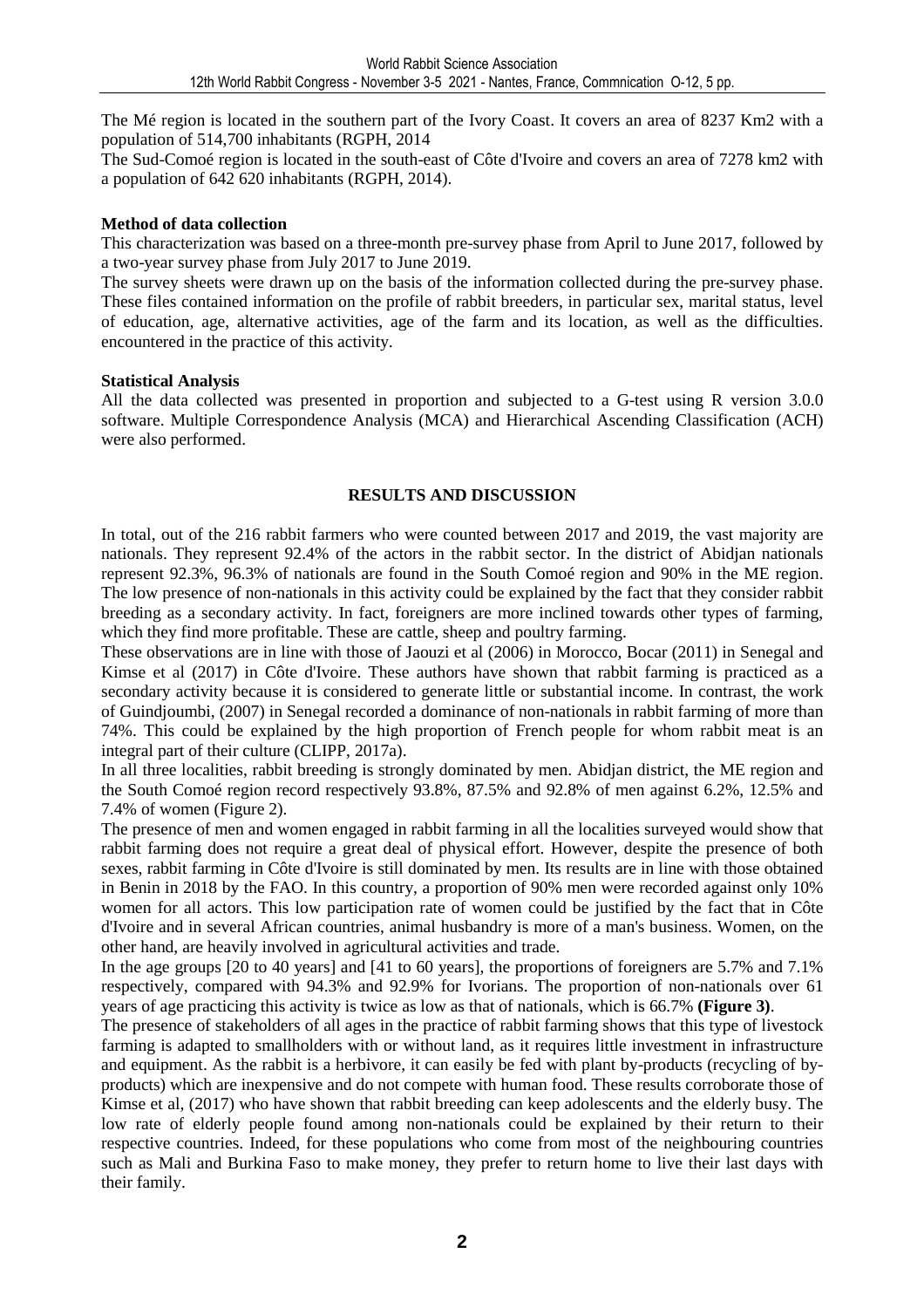The results of this study show that among rabbit farmers 88.2% of nationals are married, compared to only 11.8% of non-nationals (Figure 4). As regards the category of single people, the proportion of nationals is 89.3% as against 10.7%.

This could be explained by the fact that nationals find themselves on an adventure at a very young age, far from their families and therefore left to their own devices. It becomes more than necessary for the latter to marry in order to benefit as soon as possible from help with household chores and finances. On the other hand, the nationals consider rabbit breeding as an additional means of making money to meet their daily needs. They give up the activity and devote themselves to their main activities when they get married. These findings corroborate those of Lukefar, (1998) and Masudi, (2008) who showed that rabbit farming is considered by urban livestock owners as a small business generating additional income.

The level of education of rabbit sector actors extends to tertiary level, including those who do not attend school. For all levels of education, nationals represent the largest proportion. The primary, secondary and higher education levels record respectively 86.7%, 93.7% and 95.2% of nationals. The latter account for 91.7% of those not attending school (Figure 5).

The high number of breeders who have frequented rabbit breeding could be explained by the fact that rabbit farming is a new breed in Côte d'Ivoire, it therefore requires the use of information and the application of technologies in order to succeed breeding management.



The same observation was made in Benin, where only 8.1% of farmers are illiterate (FAO, 2018).

In the three localities surveyed, the vast majority of actors practicing rabbit farming as their main activity are nationals, only 5.7% are non-nationals and these are found in the district of Abidjan **(Table I).** Among the actors surveyed who have a second activity, nationals represent the highest rate, 92% compared to 8% for non-nationals.

This could be due to the unavailability of rabbit food. In fact, most of the farmers surveyed use industrial feed for their animals, yet it is subject to stock shortages at several times of the year. This results in huge financial losses for farmers who lose many rabbits. Thus, several breeders are abandoning rabbit farming. Those who continue are forced to practice it as a secondary activity These results confirm those of Kimse et al (2017) from work carried out in 2011 in Côte d'Ivoire. The latter showed that only 32% of rabbit farmers practiced rabbit farming full time. The same observations were made by Guindjoumbi, (2007) in Senegal, who noted that 77.14% of farmers were engaged in other activities in addition to farming.

During this work, it was found that more than half of the registered rabbit farms were established after 2013. The district of Abidjan alone accounts for 49.2% of the farms, followed by the LA ME region and that of SUD Comoé, which respectively account for 30.3% and 20.5% of the farms surveyed for each locality.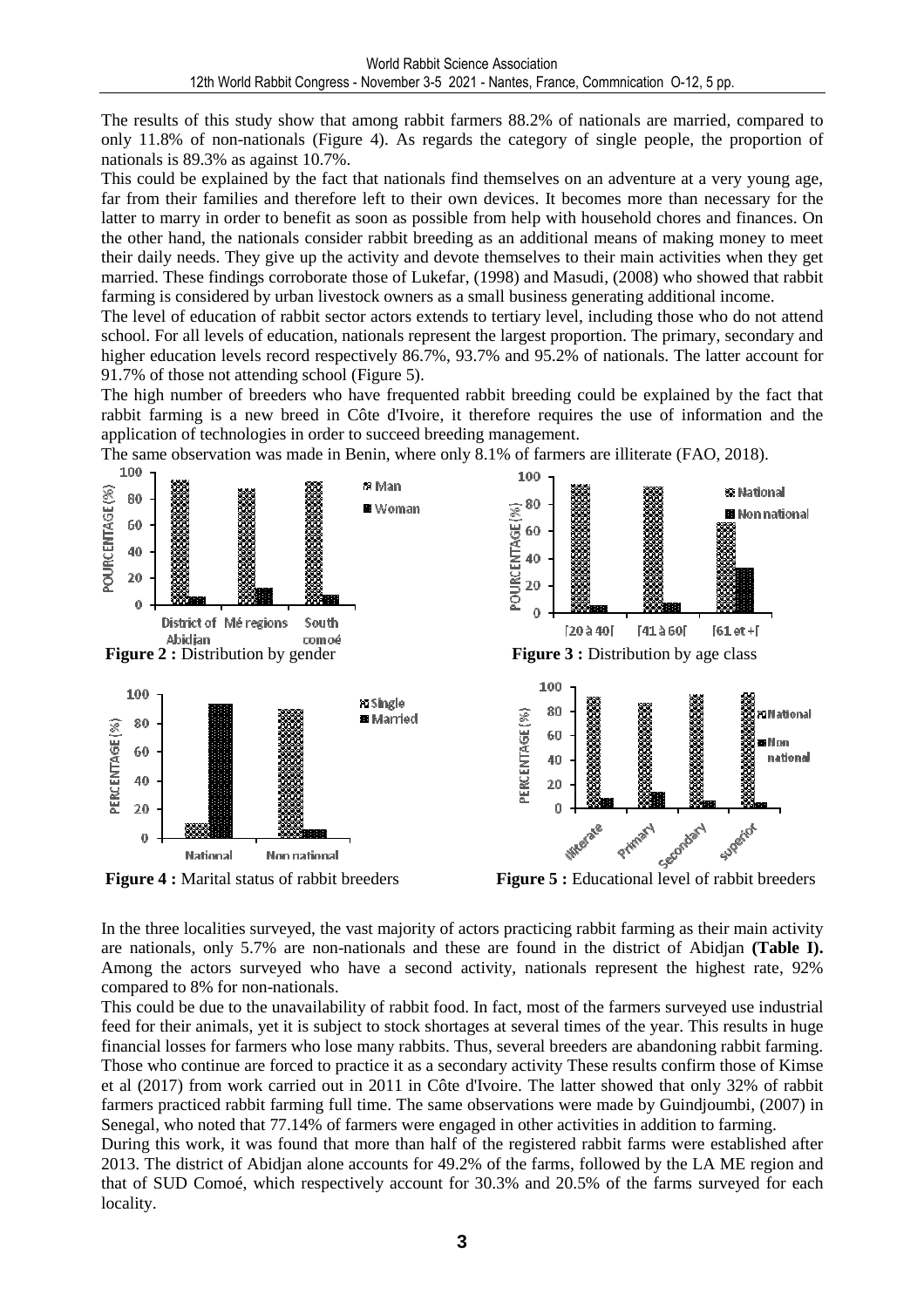The period 2017-2018 saw the highest rate of rabbit farms created in the ME and SOUTH Comoé regions, 42.5% and 44.4% respectively. The district of Abidjan, for its part, recorded its highest rate of farms created during the 2014-2016 period with 40% of farms set up.

This would be due to the fact that several farmers have abandoned livestock farming because of the postelectoral crisis that shook the country between 2010 and 2011. During this period, it was impossible to feed the rabbits and also to sell them. It was not until 2014 that the state undertook the Strategic Plan for the Development of Livestock, Fisheries and Aquaculture 2014-2020 (PSDEPA). This has led to an increase in the creation of rabbit workshops. This plan aims to raise the level of coverage of national meat needs from 26% to more than 60% in 2020.

|                                                      | Workforce by study area    |                   |                    |                   |                  |                   |
|------------------------------------------------------|----------------------------|-------------------|--------------------|-------------------|------------------|-------------------|
| <b>Activities</b><br>performed                       | <b>District of Abidjan</b> |                   | <b>South Comoé</b> |                   | Mé regions       |                   |
|                                                      | <b>Nationals</b>           | Non-<br>nationals | <b>Nationals</b>   | Non-<br>nationals | <b>Nationals</b> | Non-<br>nationals |
| rabbit farming only                                  | 37(37,7%)                  | 4(44,5%)          | $4(9,5\%)$         | $\theta$          | $13(22,4\%)$     | 0                 |
| rabbit farming +<br>Crafts                           | 23(23,5%)                  | $1(11,1\%)$       | $3(7,1\%)$         | $\mathbf{0}$      | 13(22,4%)        | 2(28,6%)          |
| rabbit farming $+$<br><b>Farmers</b>                 | $5(5,1\%)$                 | $\Omega$          | 14(33,4%)          | $\theta$          | $8(13,8\%)$      | $4(57,1\%)$       |
| rabbit farming $+$<br><b>Traders</b>                 | 2(2%)                      | $2(22,2\%)$       | $5(11,9\%)$        | $\overline{0}$    | 5(8,6%)          | $\boldsymbol{0}$  |
| rabbit farming $+$<br>Public service                 | 13(13,3%)                  | $2(22,2\%)$       | $11(26,2\%)$       | $\boldsymbol{0}$  | $8(13,8\%)$      | $\boldsymbol{0}$  |
| <b>Students</b>                                      | $13(13,3\%)$               | $\boldsymbol{0}$  | $\theta$           | $\overline{0}$    | $3(5,2\%)$       | $\overline{0}$    |
| rabbit farming $+$<br>Others                         | $5(5,1\%)$                 | $\boldsymbol{0}$  | $5(11,9\%)$        | $1(100\%)$        | $8(13,8\%)$      | $1(14,3\%)$       |
| Total actors living<br>solely from rabbit<br>farming | 37(37,7%)                  | 4(44,5%)          | $4(9,5\%)$         | $\overline{0}$    | 13(22,4%)        | $\overline{0}$    |
| Total actors with a<br>second activity               | 61(62.3%)                  | 5(55.5%)          | 38(90.5%)          | $\overline{2}$    | 45(77.6%)        | $7(100\%)$        |

**Table 1:** Alternative activities to raising rabbits

# **CONCLUSION**

The present study has made it possible to characterise the actors of the rabbit sector in the district of Abidjan, the Mé and South Comoé region. The vast majority of rabbit breeders are nationals, and very few foreigners involved in rabbit farming have been identified. Despite the presence of both sexes, Ivorian rabbit farming is dominated by men. The activity records the presence of all age groups. However, there are more married and single people among nationals. In all the localities, the number of rabbit breeders who have attended school has been higher. In the course of the survey, the largest number of rabbit workshops was established after 2013. However, rabbit farming remains a secondary activity for most farmers.

In view of the results, the social importance and the economic interest in this activity, it would be interesting to take measures to ensure a perfect mastery of production techniques. However, this would only be possible by looking at the way rabbit breeding is conducted as practiced by the actors of the sector.

# **REFERENCES**

Bocar H., 2011. Contribution à l'étude de la filière lapin de chair au Sénégal. *Thèse de Doctorat d'Etat des Sciences, véterinaire, Université Cheickh Anta Diop (Senegal), 146 p.* 

Bleyere M.N., Kimse M., Yapo P. A., 2013. Changes of Blood Cells in Growing Young Rabbit (Oryctolagus Cuniculus) with Fodder as a Dietary Supplement in Côte d'Ivoire *J. Anim. Prod. Adv., 3 (4) : 134 - 114.*